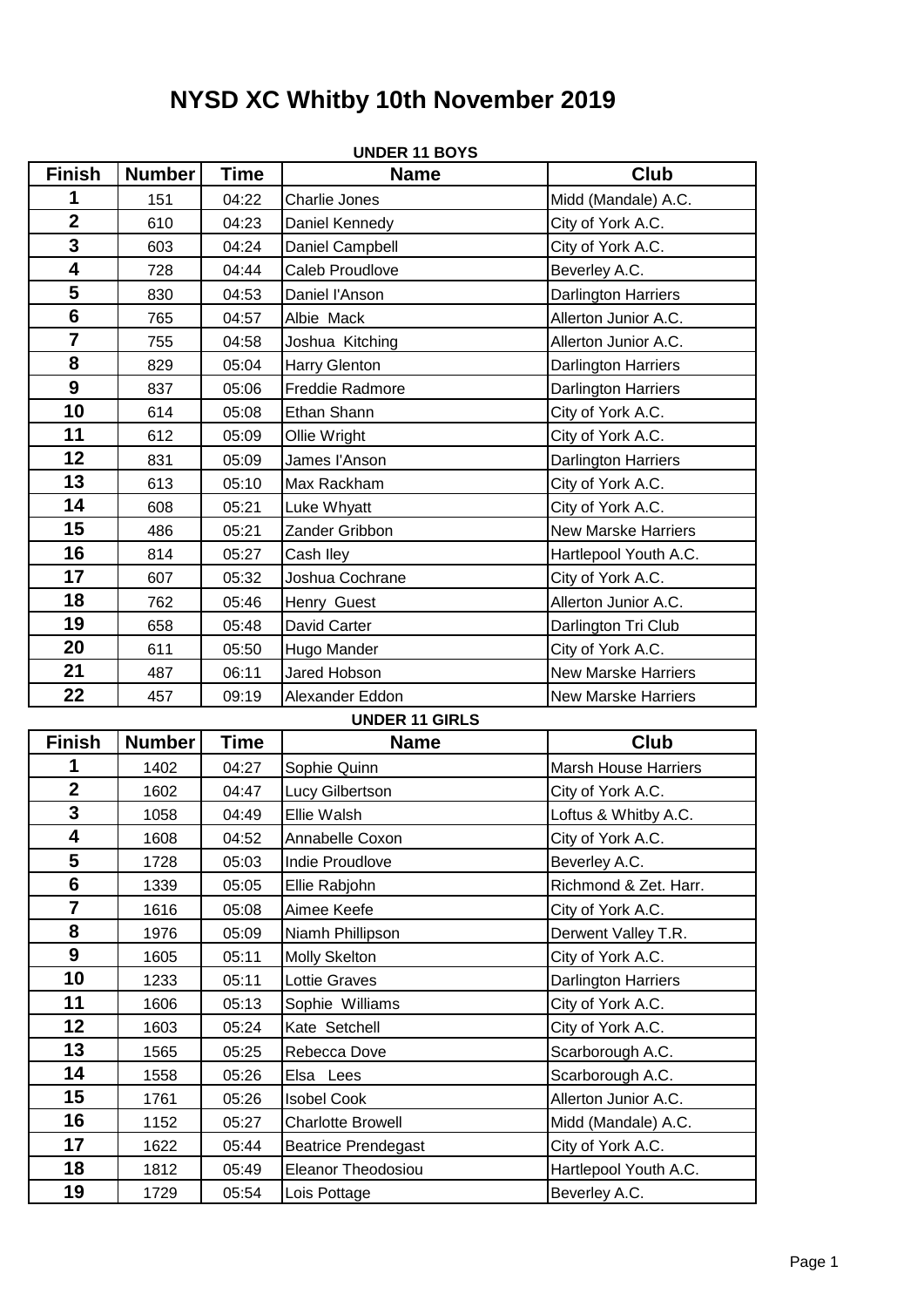| 20 | 1760 | 05:56 | Freya Wlford           | Allerton Junior A.C.        |
|----|------|-------|------------------------|-----------------------------|
| 21 | 1617 | 05:56 | Sophie Horsfall-Samb   | City of York A.C.           |
| 22 | 1403 | 06:00 | Amiee Dixon            | <b>Marsh House Harriers</b> |
| 23 | 1408 | 06:01 | Molly Robson           | <b>Marsh House Harriers</b> |
| 24 | 1759 | 06:03 | Enna Carrrick          | Allerton Junior A.C.        |
| 25 | 1401 | 06:04 | Fiona Allan            | <b>Marsh House Harriers</b> |
| 26 | 1727 | 06:14 | Alice Hetherington     | Beverley A.C.               |
| 27 | 1059 | 06:34 | <b>Florence Watson</b> | Loftus & Whitby A.C.        |
| 28 | 1060 | 06:52 | Katie Crossland        | Loftus & Whitby A.C.        |
|    |      |       |                        |                             |

#### **UNDER 13 BOYS**

| <b>Finish</b>           | Number                  | Time           | <b>Name</b>                    | Club                       |
|-------------------------|-------------------------|----------------|--------------------------------|----------------------------|
| 1                       | 201                     | 11:28          | Alex Boyer                     | <b>Darlington Harriers</b> |
| $\overline{\mathbf{2}}$ | 204                     | 11:47          | Elwood Kelley                  | Darlington Harriers        |
| 3                       | 456                     | 11:54          | <b>Matthew Downs</b>           | <b>New Marske Harriers</b> |
| 4                       | 205                     | 12:21          | Louis Brett                    | Darlington Harriers        |
| 5                       | 165                     | 12:39          | George Craggs                  | Midd (Mandale) A.C.        |
| 6                       | 751                     | 12:41          | Sam Degazon                    | Allerton Junior A.C.       |
| $\overline{7}$          | 315                     | 12:44          | <b>Thomas Carter</b>           | Richmond & Zet. Harr.      |
| 8                       | 756                     | 12:47          | Angus Corcoran                 | Allerton Junior A.C.       |
| 9                       | 554                     | 12:47          | <b>Alfie Coles</b>             | Scarborough A.C.           |
| 10                      | 403                     | 12:52          | Kian Wallinger                 | Marsh House Harriers       |
| 11                      | 757                     | 12:56          | Caleb Stanley                  | Allerton Junior A.C.       |
| 12                      | 317                     | 13:03          | Ollie Rogerson                 | Richmond & Zet. Harr.      |
| 13                      | 861                     | 13:05          | Jack Vasey                     | Richmond & Zet. Harr.      |
| 14                      | 316                     | 13:09          | <b>Riley Dieghton-Harrison</b> | Richmond & Zet. Harr.      |
| 15                      | 63                      | 13:23          | Greg Walsh                     | Loftus & Whitby A.C.       |
| 16                      | 206                     | 13:28          | Matthew Vest                   | <b>Darlington Harriers</b> |
| 17                      | 609                     | 13:28          | Harrison Jones                 | City of York A.C.          |
| 18                      | 754                     | 13:29          | Archie Cann                    | Allerton Junior A.C.       |
| 19                      | 318                     | 13:32          | Ollie Middleton                | Richmond & Zet. Harr.      |
| 20                      | 321                     | 13:33          | Sam Archer                     | Richmond & Zet. Harr.      |
| 21                      | 555                     | 14:03          | Owen Riley                     | Scarborough A.C.           |
| 22                      | 752                     | 14:08          | Oscar Wileman                  | Allerton Junior A.C.       |
| 23                      | 775                     | 14:12          | Henry Mack                     | Allerton Junior A.C.       |
| 24                      | 766                     | 15:22          | Alexander Winsper              | Allerton Junior A.C.       |
| 25                      | 615                     | 15:40          | <b>George Phillips</b>         | City of York A.C.          |
| 26                      | 730                     | 17:02          | Corey Pottage                  | Beverley A.C.              |
| 27                      | 458                     | 21:57          | Samuel Eddon                   | New Marske Harriers        |
|                         | POS.                    | <b>POINTS</b>  | <b>TEAMS</b>                   |                            |
|                         | $\mathbf{1}$            | $\overline{7}$ | Darlington Harriers            |                            |
|                         | $\overline{\mathbf{2}}$ | 25             | Allerton Junior A.C.           |                            |
|                         | 3                       | 32             | Richmond & Zet. Harr.          |                            |

# **UNDER 13 GIRLS**

| <b>Finish</b> | <b>Number</b> | Time  | <b>Name</b>   | Club                |
|---------------|---------------|-------|---------------|---------------------|
|               | 1163          | 11:59 | Eden Creasey  | Midd (Mandale) A.C. |
| າ             | 1620          | 12:09 | Lottie Langan | City of York A.C.   |
| 3             | 1619          | 12:10 | Amy Kennedy   | City of York A.C.   |
| 4             | 1244          | 12:58 | Zara Jones    | Darlington Harriers |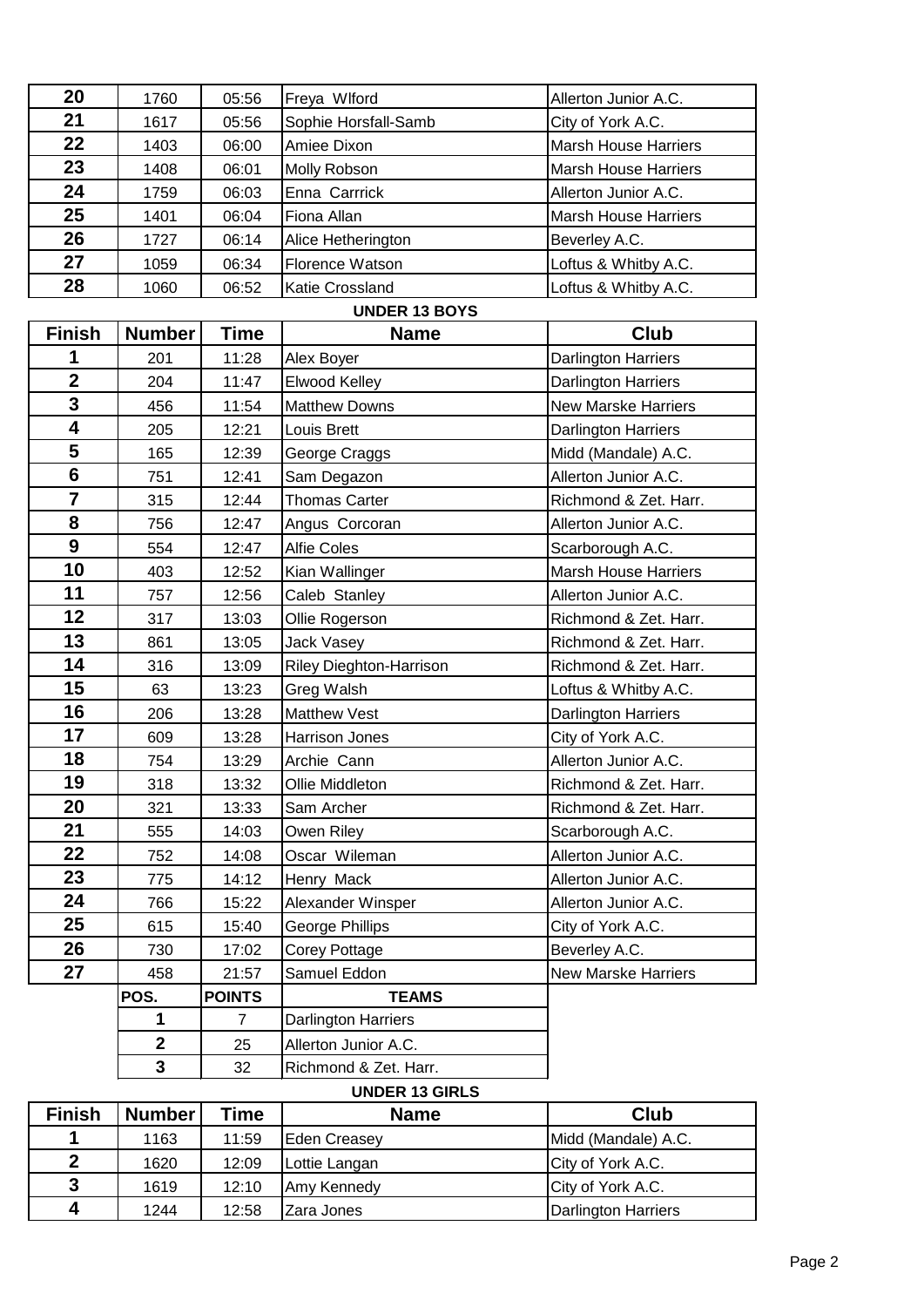| 5                | 1756                       | 13:26         | <b>Grace Derry</b>                   | Allerton Junior A.C.        |
|------------------|----------------------------|---------------|--------------------------------------|-----------------------------|
| $6\phantom{1}6$  | 1166                       | 13:53         | Jennifer Iceton                      | Midd (Mandale) A.C.         |
| $\overline{7}$   | 1205                       | 13:55         | Savannah Tarn                        | <b>Darlington Harriers</b>  |
| 8                | 1204                       | 14:00         | Freya Talman                         | <b>Darlington Harriers</b>  |
| $\boldsymbol{9}$ | 1611                       | 14:15         | Ellie Johnson                        | City of York A.C.           |
| 10               | 1202                       | 14:23         | <b>Tori Buckley</b>                  | <b>Darlington Harriers</b>  |
| 11               | 1726                       | 14:25         | Emily Holloway                       | Beverley A.C.               |
| 12               | 1201                       | 14:26         | Libby Hammond                        | Darlington Harriers         |
| 13               | 1311                       | 14:30         | Olivia Jackson-Bowers                | Richmond & Zet. Harr.       |
| 14               | 1404                       | 15:03         | Daisy Johnson                        | <b>Marsh House Harriers</b> |
| 15               | 1313                       | 15:20         | Phoebe Haw                           | Richmond & Zet. Harr.       |
| 16               | 1653                       | 15:22         | Emma Carter                          | Darlington Tri Club         |
| 17               | 1410                       | 15:29         | <b>Emily Hodgson</b>                 | <b>Marsh House Harriers</b> |
| 18               | 1470                       | 17:27         | Ella Kemp                            | <b>New Marske Harriers</b>  |
| 19               | 1734                       | 17:34         | Lily Whitaker                        | Beverley A.C.               |
| 20               | 1613                       | 21:47         | Nancy Marshall                       | City of York A.C.           |
| 21               | 1471                       | 21:48         | Erin Lax                             | <b>New Marske Harriers</b>  |
|                  | POS.                       | <b>POINTS</b> | <b>TEAMS</b>                         |                             |
|                  | 1                          | 14            | City of York A.C.                    |                             |
|                  | $\overline{2}$             | 19            | <b>Darlington Harriers</b>           |                             |
|                  |                            |               | <b>UNDER 15 BOYS</b>                 |                             |
| <b>Finish</b>    | <b>Number</b>              | <b>Time</b>   | <b>Name</b>                          | <b>Club</b>                 |
|                  |                            |               |                                      |                             |
| 1                | 309                        | 15:47         | Tom O'Mahoney                        | Richmond & Zet. Harr.       |
| $\overline{2}$   | 406                        | 15:59         | Ben Hodgson                          | <b>Marsh House Harriers</b> |
| 3                | 310                        | 16:07         | Josh Hammett                         | Richmond & Zet. Harr.       |
| 4                | 311                        | 16:47         | Joe Reeve                            | Richmond & Zet. Harr.       |
| 5                | 404                        | 17:12         | Fraser Allan                         | <b>Marsh House Harriers</b> |
| $6\phantom{1}6$  | 623                        | 17:16         | <b>Isaac Henson</b>                  | City of York A.C.           |
| $\overline{7}$   | 461                        | 17:17         | <b>Jack Farrel</b>                   | <b>New Marske Harriers</b>  |
| 8                | 731                        | 17:18         | George Rice                          | Beverley A.C.               |
| 9                | 466                        | 18:34         | Tom Halton                           | <b>New Marske Harriers</b>  |
| 10               | 727                        | 18:34         | Sebastien Freeman                    | Beverley A.C.               |
| 11               | 174                        | 18:54         | <b>Thomas McKie</b>                  | Midd (Mandale) A.C.         |
| 12               | 470                        | 19:00         | <b>Riley Middleton</b>               | <b>New Marske Harriers</b>  |
| 13               | 862                        | 20:11         | Dominic Wilford                      | Richmond & Zet. Harr.       |
| 14               | 557                        | 21:05         | Logan Lambert                        | Scarborough A.C.            |
| 15               | 797                        | 21:36         | <b>Charles Choules</b>               | Easingwold R. Club          |
| 16               | 469                        | 22:46         | Nathan Marshall                      | <b>New Marske Harriers</b>  |
|                  | POS.                       | <b>POINTS</b> | <b>TEAMS</b>                         |                             |
|                  | 1                          | 8             | Richmond & Zet. Harr.                |                             |
|                  | $\mathbf{2}$               | 28            | <b>New Marske Harriers</b>           |                             |
| <b>Cinich</b>    | $\lfloor$ Numbor $\rfloor$ | Timo          | <b>UNDER 15 GIRLS</b><br><b>Nomo</b> | C <sub>1</sub>              |

| <b>Finish</b> | <b>Number</b> | Time  | <b>Name</b>       | <b>Club</b>                |
|---------------|---------------|-------|-------------------|----------------------------|
| 1             | 1174          | 17:36 | Lois Creasey      | Midd (Mandale) A.C.        |
| $\mathbf{2}$  | 1237          | 17:41 | Marissa Boon      | <b>Darlington Harriers</b> |
| 3             | 1179          | 18:34 | <b>Katie Lowe</b> | Midd (Mandale) A.C.        |
| 4             | 1208          | 19:04 | <b>Macy Kelly</b> | <b>Darlington Harriers</b> |
| 5             | 1305          | 19:16 | Alana Teasdale    | Richmond & Zet. Harr.      |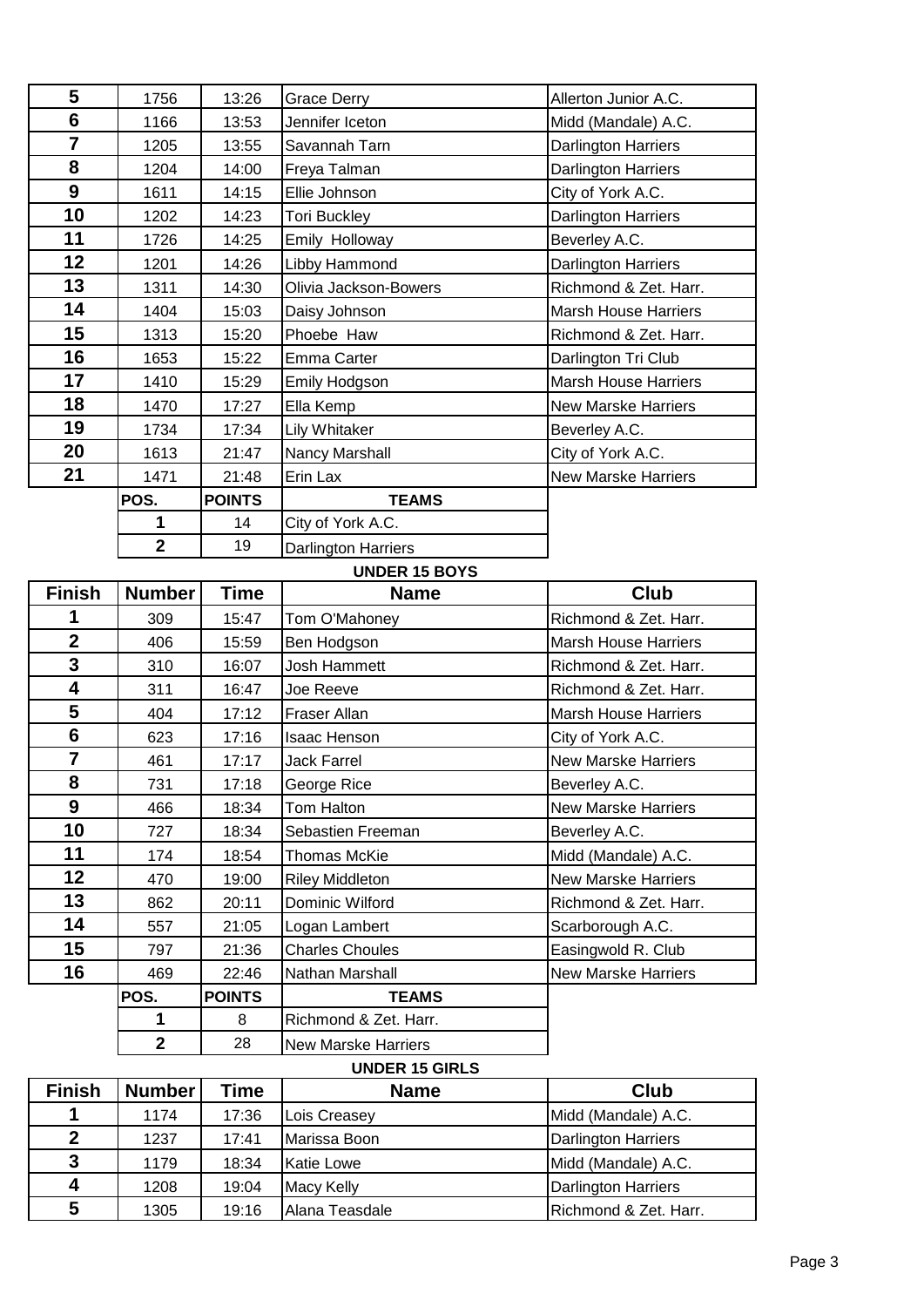| 6  | 1175         | 19:32         | <b>Isobel Herbert</b>       | Midd (Mandale) A.C.         |
|----|--------------|---------------|-----------------------------|-----------------------------|
| 7  | 1485         | 20:14         | <b>Isobelle Troop</b>       | <b>New Marske Harriers</b>  |
| 8  | 1207         | 20:47         | <b>Emily Vest</b>           | <b>Darlington Harriers</b>  |
| 9  | 1618         | 20:48         | Amelia Taylor               | City of York A.C.           |
| 10 | 1418         | 21:44         | <b>Isobel Harrison</b>      | <b>Marsh House Harriers</b> |
| 11 | 1553         | 22:06         | Talia Lambert               | Scarborough A.C.            |
| 12 | 1419         | 22:21         | Jessica Dawson              | <b>Marsh House Harriers</b> |
| 13 | 1417         | 22:25         | Abigail Slack               | <b>Marsh House Harriers</b> |
| 14 | 1732         | 23:06         | Erin Glover                 | Beverley A.C.               |
| 15 | 1406         | 23:08         | Amelia Insall               | <b>Marsh House Harriers</b> |
| 16 | 1730         | 23:09         | Jorja Hutchinson            | Beverley A.C.               |
| 17 | 1557         | 23:28         | Evie Lees                   | Scarborough A.C.            |
|    | POS.         | <b>POINTS</b> | <b>TEAMS</b>                |                             |
|    | 1            | 10            | Midd (Mandale) A.C.         |                             |
|    | $\mathbf{2}$ | 14            | <b>Darlington Harriers</b>  |                             |
|    | 3            | 35            | <b>Marsh House Harriers</b> |                             |

### **UNDER 17 MEN**

| <b>Finish</b>  | <b>Number</b> | <b>Time</b>   | <b>Name</b>                | <b>Club</b>                 |
|----------------|---------------|---------------|----------------------------|-----------------------------|
|                | 307           | 18:33         | <b>Charlie Stephenson</b>  | Richmond & Zet. Harr.       |
| $\mathbf{2}$   | 210           | 18:39         | Daniel Boyer               | <b>Darlington Harriers</b>  |
| 3              | 215           | 18:46         | John Russell               | Darlington Harriers         |
| 4              | 214           | 19:12         | Adam Russell               | <b>Darlington Harriers</b>  |
| 5              | 558           | 20:21         | Harry Butterworth          | Scarborough A.C.            |
| 6              | 753           | 20:51         | Holden Outhwaite           | Allerton Junior A.C.        |
| $\overline{7}$ | 213           | 20:53         | <b>Harry Wilson</b>        | <b>Darlington Harriers</b>  |
| 8              | 421           | 22:09         | Lewis Reed                 | <b>Marsh House Harriers</b> |
| 9              | 474           | 22:34         | Sebastian Pearson          | <b>New Marske Harriers</b>  |
| 10             | 407           | 22:37         | Alan Edwards               | <b>Marsh House Harriers</b> |
| 11             | 732           | 26:52         | Aiden Glover               | Beverley A.C.               |
|                | POS.          | <b>POINTS</b> | <b>TEAMS</b>               |                             |
|                |               | 9             | <b>Darlington Harriers</b> |                             |

## **SENIOR WOMEN**

| <b>Finish</b>   | <b>Number</b> | <b>Time</b> | <b>Name</b>          | <b>Club</b>                 | Cat.       |
|-----------------|---------------|-------------|----------------------|-----------------------------|------------|
|                 | 1195          | 21:43       | Josie Stone          | Midd (Mandale) A.C.         | <b>SEN</b> |
| $\mathbf{2}$    | 1479          | 22:20       | Gemma Harcombe-Moore | <b>New Marske Harriers</b>  | <b>SEN</b> |
| 3               | 1778          | 22:39       | Samantha Davies      | Easingwold R. Club          | V40        |
| 4               | 1107          | 22:45       | Helen Scott          | M'bro & Cleve Harriers      | V35        |
| $5\phantom{.0}$ | 1224          | 22:47       | Louise Talman        | <b>Darlington Harriers</b>  | V35        |
| 6               | 1978          | 22:55       | Amy Etherington      | <b>Durham City Harriers</b> | <b>SEN</b> |
| 7               | 1220          | 23:11       | Jade Hutchinson      | <b>Darlington Harriers</b>  | <b>SEN</b> |
| 8               | 1113          | 23:24       | Jenny Graham         | M'bro & Cleve Harriers      | V40        |
| 9               | 1191          | 23:31       | Laura Havis          | Midd (Mandale) A.C.         | U20        |
| 10              | 1412          | 23:33       | Sarah Roe            | <b>Marsh House Harriers</b> | <b>SEN</b> |
| 11              | 1011          | 23:35       | Hannah Rafferty      | H'Pool Burn Road            | <b>SEN</b> |
| 12 <sub>2</sub> | 1335          | 23:47       | Nicola Simpson       | Richmond & Zet. Harr.       | V45        |
| 13              | 1057          | 23:58       | Sarah Price          | Loftus & Whitby A.C.        | V35        |
| 14              | 1457          | 24:03       | <b>Emily Brown</b>   | <b>New Marske Harriers</b>  | U17        |
| 15              | 1455          | 24:06       | Lisa Bennett         | New Marske Harriers         | V45        |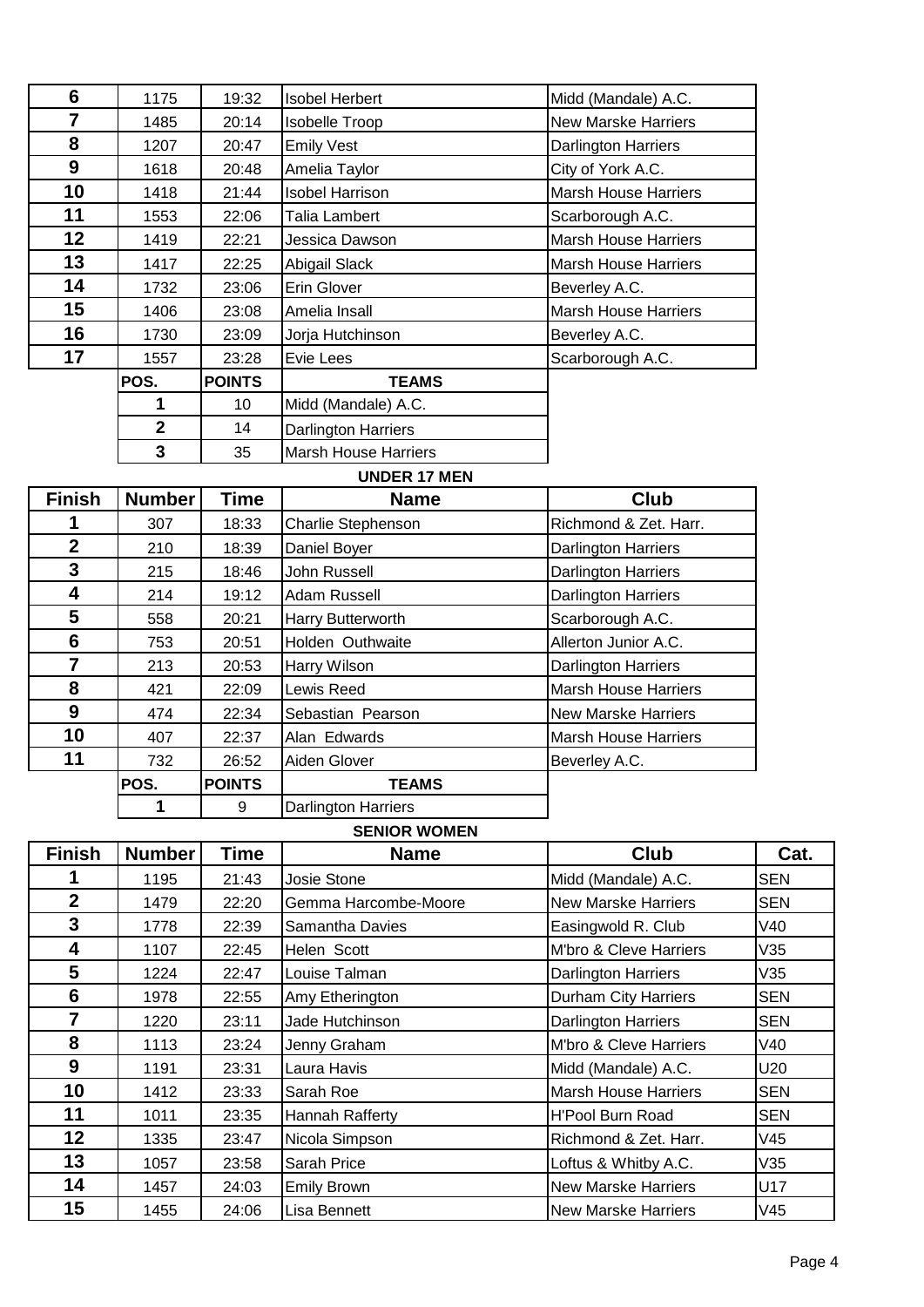| 16 | 1714 | 24:35 | <b>Emily Palmer</b>      | Stockton Striders A.C.       | <b>SEN</b>      |
|----|------|-------|--------------------------|------------------------------|-----------------|
| 17 | 1013 | 24:46 | <b>Charlotte Perkins</b> | <b>H'Pool Burn Road</b>      | <b>SEN</b>      |
| 18 | 1514 | 24:46 | Patricia Speedie         | North York Moors A.C.        | V45             |
| 19 | 1239 | 24:56 | Linda Noble              | <b>Darlington Harriers</b>   | V50             |
| 20 | 1451 | 24:59 | Kath Aspin               | <b>New Marske Harriers</b>   | V50             |
| 21 | 1380 | 25:00 | Rebecca Howard           | <b>Quakers Running Club</b>  | <b>SEN</b>      |
| 22 | 1242 | 25:09 | Amy Pichworth            | <b>Darlington Harriers</b>   | V35             |
| 23 | 1342 | 25:09 | Rebecca Smith            | Richmond & Zet. Harr.        | <b>SEN</b>      |
| 24 | 1338 | 25:12 | Stephanie Stephenson     | Richmond & Zet. Harr.        | V45             |
| 25 | 1071 | 25:15 | Grace Cook               | Loftus & Whitby A.C.         | U17             |
| 26 | 1791 | 25:15 | <b>Emily Gregg</b>       | Easingwold R. Club           | <b>SEN</b>      |
| 27 | 1507 | 25:30 | Jenny Wilkie             | North York Moors A.C.        | V40             |
| 28 | 1381 | 25:36 | Louise Trainer           | Quakers Running Club         | V45             |
| 29 | 1798 | 25:40 | Claire Longbottom        | Easingwold R. Club           | V45             |
| 30 | 1006 | 25:41 | Jane Wistow              | <b>H'Pool Burn Road</b>      | V40             |
| 31 | 1004 | 25:42 | Joanne Scott             | <b>H'Pool Burn Road</b>      | V <sub>50</sub> |
| 32 | 1001 | 25:49 | Sharon Stephenson        | H'Pool Burn Road             | V45             |
| 33 | 1055 | 25:49 | Michaela Welham          | Loftus & Whitby A.C.         | V40             |
| 34 | 1641 | 25:50 | <b>Michelle Scott</b>    | <b>Aycliffe Running Club</b> | <b>SEN</b>      |
| 35 | 1225 | 25:56 | Val Clarke               | <b>Darlington Harriers</b>   | V60             |
| 36 | 1052 | 26:01 | Kyah Hall                | Loftus & Whitby A.C.         | <b>SEN</b>      |
| 37 | 1701 | 26:04 | <b>Katie Abel</b>        | Stockton Striders A.C.       | <b>SEN</b>      |
| 38 | 1626 | 26:06 | Michelle Jane            | Aycliffe Running Club        | V35             |
| 39 | 1227 | 26:09 | Pauline Brown            | <b>Darlington Harriers</b>   | V <sub>55</sub> |
| 40 | 1328 | 26:10 | <b>Kimberley Reeve</b>   | Richmond & Zet. Harr.        | V45             |
| 41 | 1246 | 26:46 | Sarah Wilson             | <b>Darlington Harriers</b>   | V40             |
| 42 | 1333 | 26:58 | Fiona Wilson             | Richmond & Zet. Harr.        | V45             |
| 43 | 1720 | 27:00 | <b>Kay Stokes</b>        | Stockton Striders A.C.       | V60             |
| 44 | 1707 | 27:04 | Nicola Darragh           | Stockton Striders A.C.       | V35             |
| 45 | 1069 | 27:09 | Zara Noble               | Loftus & Whitby A.C.         | <b>SEN</b>      |
| 46 | 1716 | 27:17 | Liz Simpson              | Stockton Striders A.C.       | V35             |
| 47 | 1051 | 27:19 | Susan Dick               | Loftus & Whitby A.C.         | V40             |
| 48 | 1247 | 27:23 | Nicky Young              | <b>Darlington Harriers</b>   | V45             |
| 49 | 1070 | 27:38 | Kelly Clapton            | Loftus & Whitby A.C.         | V45             |
| 50 | 1513 | 27:43 | Victoria Wright          | North York Moors A.C.        | V45             |
| 51 | 1712 | 27:46 | Lucy Owens               | Stockton Striders A.C.       | V40             |
| 52 | 1733 | 27:50 | Nicola Glover            | Beverley A.C.                | V40             |
| 53 | 1370 | 27:53 | Julie Russell            | <b>Quakers Running Club</b>  | V45             |
| 54 | 1361 | 27:56 | <b>Wendy Colling</b>     | <b>Quakers Running Club</b>  | V50             |
| 55 | 1654 | 28:01 | <b>Lucy Carter</b>       | Darlington Tri Club          | V40             |
| 56 | 1105 | 28:06 | Janet Stainsby           | M'bro & Cleve Harriers       | V50             |
| 57 | 1332 | 28:25 | Pauline Whittaker        | Richmond & Zet. Harr.        | V50             |
| 58 | 1516 | 28:31 | Rachael Hall             | North York Moors A.C.        | <b>SEN</b>      |
| 59 | 1062 | 28:40 | Carol Palin              | Loftus & Whitby A.C.         | V40             |
| 60 | 1341 | 28:44 | <b>Elaine Watters</b>    | Richmond & Zet. Harr.        | V45             |
| 61 | 1682 | 28:57 | <b>Tracey Atkinson</b>   | <b>Redcar Running Club</b>   | V55             |
| 62 | 1719 | 29:05 | <b>Tara Oxley</b>        | Stockton Striders A.C.       | V40             |
| 63 | 1248 | 29:09 | Sarah Tomlinson          | Darlington Harriers          | V40             |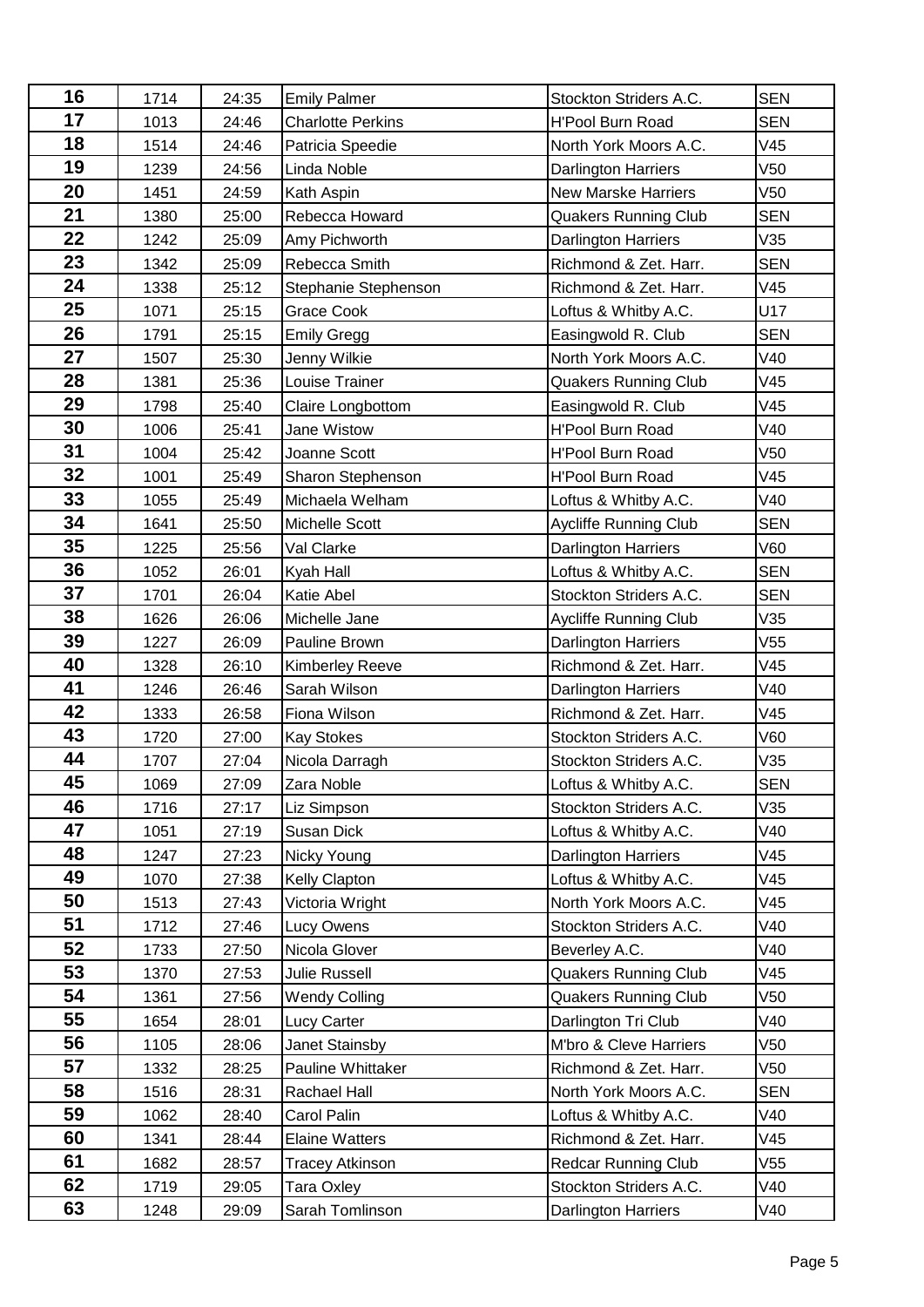| 64        | 1226         | 29:11          | Janice Foster                  | <b>Darlington Harriers</b>                     | V45             |
|-----------|--------------|----------------|--------------------------------|------------------------------------------------|-----------------|
| 65        | 1236         | 29:15          | Amelia Grayson                 | <b>Darlington Harriers</b>                     | U17             |
| 66        | 1382         | 29:16          | Sue Woodcock                   | <b>Quakers Running Club</b>                    | V <sub>50</sub> |
| 67        | 1676         | 29:19          | Debbie Warren                  | <b>Redcar Running Club</b>                     | V55             |
| 68        | 1631         | 29:34          | Susan Milburn                  | <b>Aycliffe Running Club</b>                   | V60             |
| 69        | 1366         | 29:40          | Anna Harris                    | <b>Quakers Running Club</b>                    | V <sub>50</sub> |
| 70        | 1231         | 29:51          | <b>Lesley Miller</b>           | <b>Darlington Harriers</b>                     | V <sub>50</sub> |
| 71        | 1810         | 29:57          | Kathryn Tarn                   | Hartlepool Youth A.C.                          | V35             |
| 72        | 1721         | 30:00          | <b>Catherine Clennett</b>      | Stockton Striders A.C.                         | V45             |
| 73        | 1711         | 30:03          | Elizabeth Jordan               | Stockton Striders A.C.                         | V60             |
| 74        | 1002         | 30:17          | Amy Atkins                     | <b>H'Pool Burn Road</b>                        | <b>SEN</b>      |
| 75        | 1012         | 30:17          | Julie Bake                     | H'Pool Burn Road                               | V60             |
| 76        | 1263         | 30:18          | Jill Libby                     | Thirsk & Sowerby Harr.                         | V60             |
| 77        | 1368         | 30:24          | Claire Chapman                 | <b>Quakers Running Club</b>                    | V45             |
| 78        | 1623         | 30:28          | Kathryn Crozier                | City of York A.C.                              | U17             |
| 79        | 1245         | 30:34          | Diane Jones                    | Darlington Harriers                            | V <sub>50</sub> |
| 80        | 1238         | 30:38          | Georgette Reid                 | Darlington Harriers                            | <b>SEN</b>      |
| 81        | 1010         | 30:44          | Jan Naisbitt                   | <b>H'Pool Burn Road</b>                        | V50             |
| 82        | 1068         | 30:47          | Joanne Marshall                | Loftus & Whitby A.C.                           | V45             |
| 83        | 1710         | 30:52          | Helen Johnston                 | Stockton Striders A.C.                         | V45             |
| 84        | 1103         | 30:55          | <b>Claire Murphy</b>           | M'bro & Cleve Harriers                         | V35             |
| 85        | 1501         | 30:58          | Angela Ackerley                | North York Moors A.C.                          | V45             |
| 86        | 1621         | 31:08          | Sharon Langan                  | City of York A.C.                              | V <sub>50</sub> |
| 87        | 1358         | 31:39          | Hannah Alderson                | <b>Quakers Running Club</b>                    | V40             |
| 88        | 1243         | 31:45          | Paula Vicky Roberts            | Darlington Harriers                            | V35             |
| 89        | 1722         | 31:46          | Jill Abel                      | Stockton Striders A.C.                         | V <sub>55</sub> |
| 90        | 1015         | 31:47          | Sam Dixon                      | <b>H'Pool Burn Road</b>                        | V <sub>50</sub> |
| 91        | 1559         | 31:55          | Zoe Ruston                     | Scarborough A.C.                               | V35             |
| 92        | 1112         | 32:06          | Sue Kershaw                    | M'bro & Cleve Harriers                         | V <sub>50</sub> |
| 93        | 1353         | 32:09          | Helen Clarke                   | <b>Quakers Running Club</b>                    | V40             |
| 94        | 1765         | 32:10          | Penny Outhwaite                | Allerton Junior A.C.                           | V45             |
| 95        | 1323         | 32:18          | Nicki Buckett                  | Richmond & Zet. Harr.                          | V45             |
| 96        | 1647         | 32:19          | Kelly Dickinson                | Aycliffe Running Club                          | <b>SEN</b>      |
| 97        | 1718         | 32:31          | Jane Webb                      | Stockton Striders A.C.                         | V45             |
| 98        | 1072         | 32:33          | Anna Downes                    | Loftus & Whitby A.C.                           | V60             |
| 99<br>100 | 1363         | 32:41          | <b>Gilly Cowton</b>            | <b>Quakers Running Club</b>                    | V50             |
| 101       | 1687         | 32:46          | <b>Gill Greeves</b>            | <b>Redcar Running Club</b>                     | V60             |
| 102       | 1014         | 32:59          | <b>Tracy Peek</b>              | <b>H'Pool Burn Road</b>                        | V40<br>V40      |
| 103       | 1065         | 33:10          | Emma Jackson<br>Alison Butcher | Loftus & Whitby A.C.<br>Thirsk & Sowerby Harr. | V50             |
| 104       | 1253<br>1356 | 33:35<br>33:39 | Gillian Harris                 | <b>Quakers Running Club</b>                    | V50             |
| 105       | 1579         | 33:45          | <b>Caroline Moss</b>           | Teesdale A.C.                                  | V60             |
| 106       | 1108         | 33:53          | Christine Richardson           | M'bro & Cleve Harriers                         | V65             |
| 107       | 1684         | 33:54          | Gemma Walker                   | <b>Redcar Running Club</b>                     | <b>SEN</b>      |
| 108       | 1713         | 34:25          | Sophie Owens                   | Stockton Striders A.C.                         | V40             |
| 109       |              | 34:27          | <b>Roz Halsall</b>             | Loftus & Whitby A.C.                           | V45             |
|           |              |                |                                |                                                |                 |
| 110       | 1064<br>1355 | 34:59          | Lisa Reeve                     | <b>Quakers Running Club</b>                    | V35             |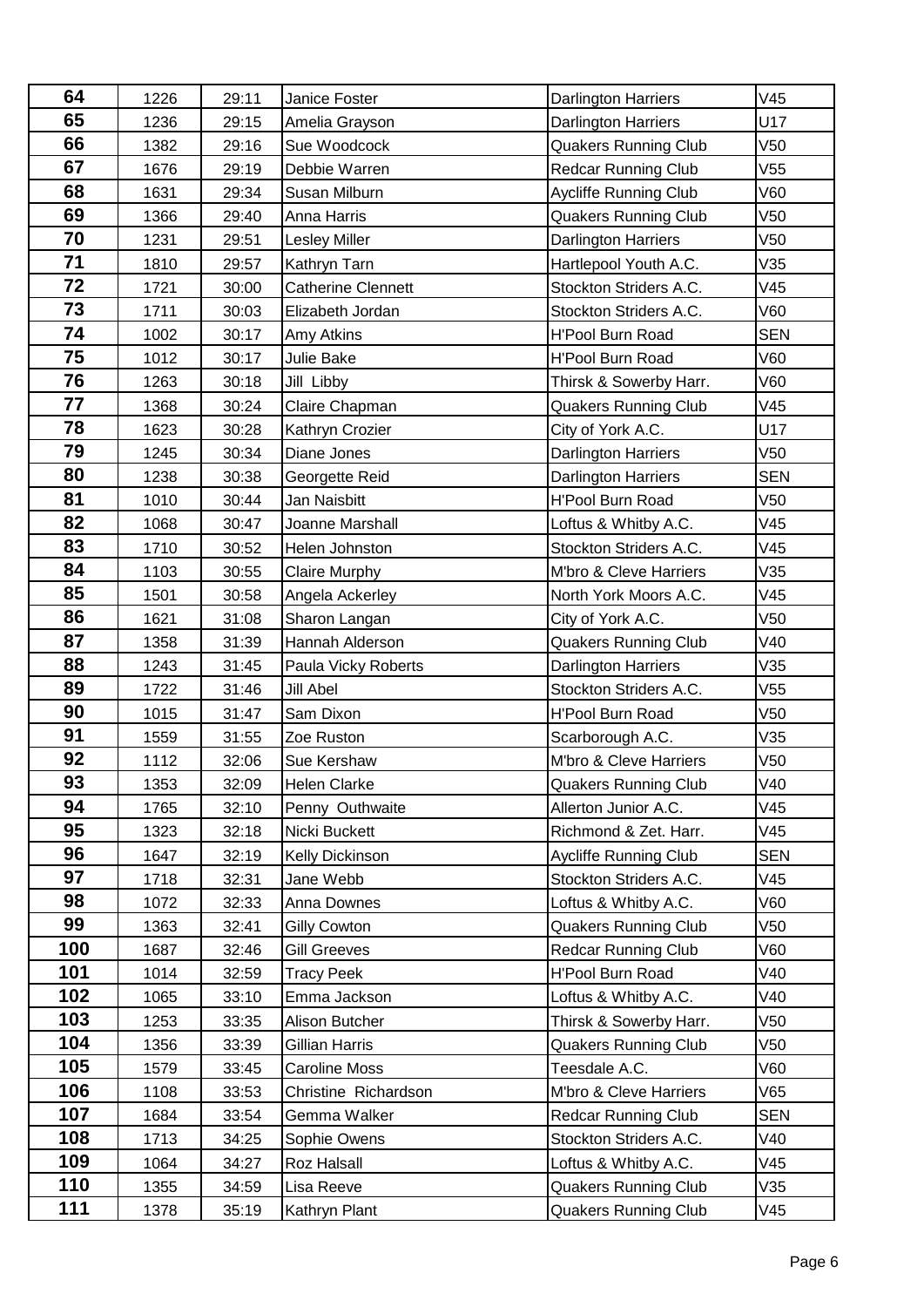| 112           | 1564                    | 35:34         | Linda Richardson            | Scarborough A.C.             | V60        |
|---------------|-------------------------|---------------|-----------------------------|------------------------------|------------|
| 113           | 1465                    | 35:54         | <b>Charlotte Gunn</b>       | <b>New Marske Harriers</b>   | U17        |
| 114           | 1562                    | 36:33         | <b>Brenda May</b>           | Scarborough A.C.             | V55        |
| 115           | 1628                    | 37:23         | Jane Burnside               | <b>Aycliffe Running Club</b> | V60        |
| 116           | 1354                    | 37:32         | Lisa Jenkins                | <b>Quakers Running Club</b>  | V45        |
| 117           | 1633                    | 37:39         | Susan Clark                 | <b>Aycliffe Running Club</b> | V60        |
| 118           | 1788                    | 38:36         | Linda Carruthers            | Easingwold R. Club           | V50        |
| 119           | 1351                    | 38:42         | Susan New                   | <b>Quakers Running Club</b>  | V50        |
| 120           | 1787                    | 38:51         | Rachel Farrand              | Easingwold R. Club           | V40        |
| 121           | 1360                    | 38:54         | Alison Hardwick             | <b>Quakers Running Club</b>  | V60        |
| 122           | 1251                    | 39:04         | Christine Burn              | Thirsk & Sowerby Harr.       | V65        |
| 123           | 1377                    | 39:18         | Rachel Grayson              | <b>Quakers Running Club</b>  | V45        |
| 124           | 1789                    | 39:48         | Louise Gregg                | Easingwold R. Club           | V45        |
| 125           | 1374                    | 41:12         | <b>Kay Bell</b>             | <b>Quakers Running Club</b>  | V50        |
| 126           | 1241                    | 41:55         | Rose Rutherford             | <b>Darlington Harriers</b>   | V65        |
| 127           | 1372                    | 42:01         | Ashleigh Atkinson           | <b>Quakers Running Club</b>  | <b>SEN</b> |
| 128           | 1635                    | 45:11         | Jan McLuckie                | <b>Aycliffe Running Club</b> | V60        |
| 129           | 1708                    | 46:00         | Amy Gallilee                | Stockton Striders A.C.       | <b>SEN</b> |
|               |                         |               |                             |                              |            |
| 130           | 1274                    | 50:23         | Marian Codling              | Thirsk & Sowerby Harr.       | V75        |
|               | POS.                    | <b>POINTS</b> | <b>TEAMS</b>                |                              |            |
|               | 1                       | 51            | <b>New Marske Harriers</b>  |                              |            |
|               | $\mathbf{2}$            | 53            | Darlington Harriers         |                              |            |
|               | $\mathbf{3}$            | 89            | H'Pool Burn Road            |                              |            |
|               | $\overline{\mathbf{4}}$ | 99            | Richmond & Zet. Harr.       |                              |            |
|               | $5\phantom{.0}$         | 107           | Loftus & Whitby A.C.        |                              |            |
|               | 6                       | 140           | Stockton Striders A.C.      |                              |            |
|               | $\overline{\mathbf{r}}$ | 152           | M'bro & Cleve Harriers      |                              |            |
|               | 8                       | 153           | North York Moors A.C.       |                              |            |
|               | $\boldsymbol{9}$        | 156           | <b>Quakers Running Club</b> |                              |            |
|               | 10                      | 176           | Easingwold R. Club          |                              |            |
|               | 11                      | 236           | Aycliffe Running Club       |                              |            |
|               | 12                      | 335           | Redcar Running Club         |                              |            |
|               | 13                      | 431           | Thirsk & Sowerby Harr.      |                              |            |
|               |                         |               | <b>SENIOR MEN</b>           |                              |            |
| <b>Finish</b> | <b>Number</b>           | <b>Time</b>   | <b>Name</b>                 | <b>Club</b>                  | Cat.       |

| <b>Finish</b>  | <b>Number</b> | <b>Time</b> | <b>Name</b>         | Club                        | Cat.       |
|----------------|---------------|-------------|---------------------|-----------------------------|------------|
|                | 118           | 30:37       | Greg Jayasuriya     | M'bro & Cleve Harriers      | <b>SEN</b> |
| $\overline{2}$ | 422           | 30:57       | Liam Aldridge       | <b>Marsh House Harriers</b> | <b>SEN</b> |
| 3              | 493           | 31:48       | <b>Andrew Wiles</b> | <b>New Marske Harriers</b>  | <b>SEN</b> |
| 4              | 304           | 32:47       | Jake Stephenson     | Richmond & Zet. Harr.       | U20        |
| 5              | 4             | 33:19       | Simon Bennett       | <b>H'Pool Burn Road</b>     | <b>SEN</b> |
| 6              | 495           | 33:35       | Nicholas Barber     | <b>New Marske Harriers</b>  | <b>SEN</b> |
| 7              | 228           | 33:39       | <b>Wesley Tarn</b>  | <b>Darlington Harriers</b>  | V40        |
| 8              | 66            | 33:49       | James Wilson        | Loftus & Whitby A.C.        | <b>SEN</b> |
| 9              | 222           | 33:54       | Paul Allan          | <b>Darlington Harriers</b>  | <b>SEN</b> |
| 10             | 453           | 33:56       | Paul Brown          | <b>New Marske Harriers</b>  | V40        |
| 11             | 494           | 34:02       | Dominic Shipman     | <b>New Marske Harriers</b>  | U20        |
| $12 \,$        | 127           | 34:07       | James Wilkinson     | M'bro & Cleve Harriers      | <b>SEN</b> |
| 13             | 126           | 34:27       | <b>Chris Rumsey</b> | M'bro & Cleve Harriers      | <b>SEN</b> |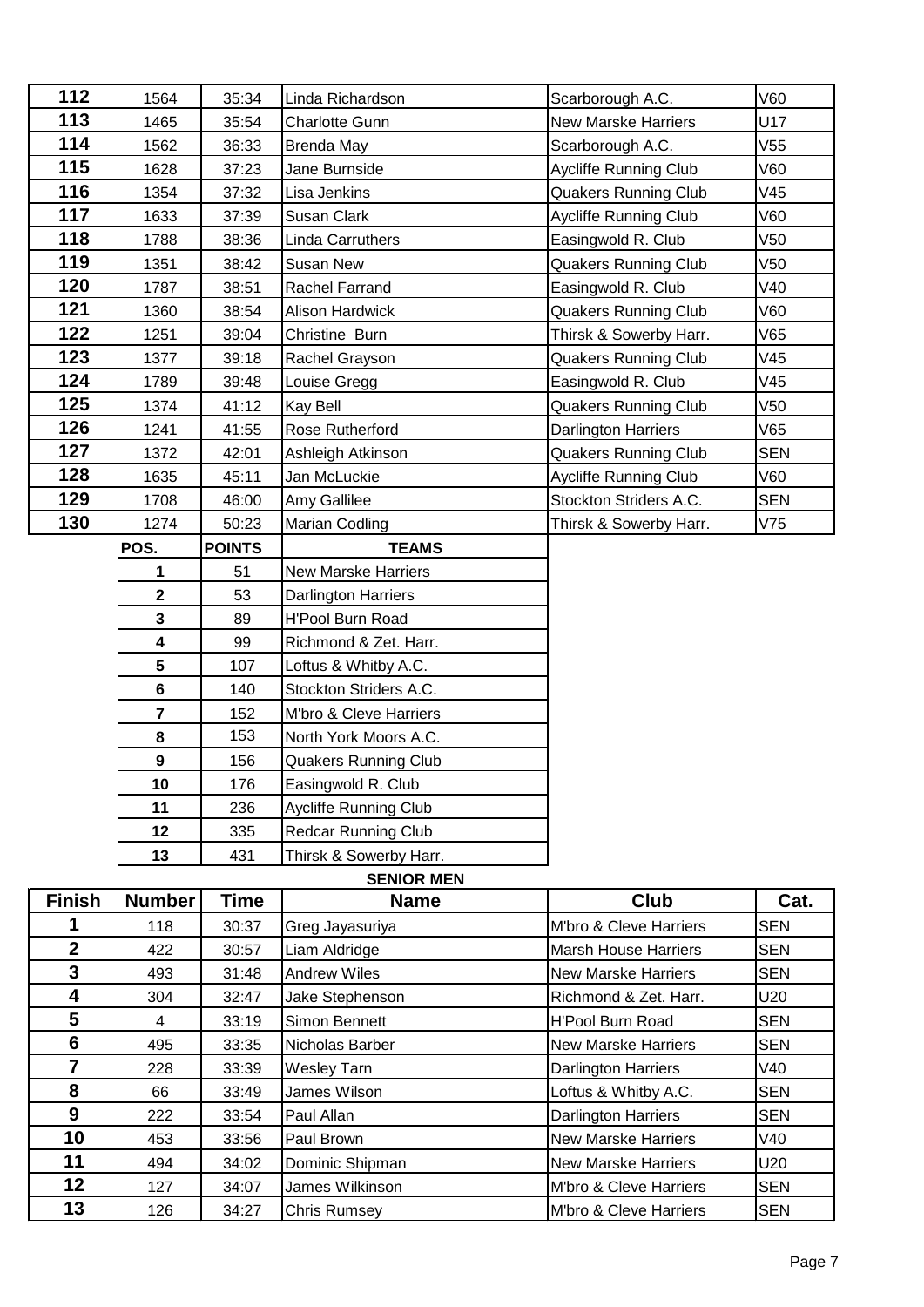| 14 | 18             | 34:42 | <b>Richard Darling</b> | H'Pool Burn Road            | V40             |
|----|----------------|-------|------------------------|-----------------------------|-----------------|
| 15 | 854            | 34:52 | Scott Wardman          | Richmond & Zet. Harr.       | <b>SEN</b>      |
| 16 | $\overline{2}$ | 35:04 | Paul Wilson            | H'Pool Burn Road            | V40             |
| 17 | 9              | 35:04 | Steven Walker          | <b>H'Pool Burn Road</b>     | <b>SEN</b>      |
| 18 | 791            | 35:34 | Craig Gath             | Easingwold R. Club          | V40             |
| 19 | 131            | 35:38 | <b>Greame Edwards</b>  | M'bro & Cleve Harriers      | <b>SEN</b>      |
| 20 | 842            | 35:43 | <b>Benjamin Potter</b> | <b>Darlington Harriers</b>  | <b>SEN</b>      |
| 21 | 559            | 35:53 | <b>Paul Rutter</b>     | Scarborough A.C.            | V50             |
| 22 | 338            | 35:53 | <b>Mark Forrest</b>    | Richmond & Zet. Harr.       | V <sub>50</sub> |
| 23 | 76             | 35:57 | Joe Leadley            | Loftus & Whitby A.C.        | <b>SEN</b>      |
| 24 | 417            | 36:02 | Andy Hardy             | <b>Marsh House Harriers</b> | V <sub>50</sub> |
| 25 | 705            | 36:08 | Jason Cutler           | Stockton Striders A.C.      | V40             |
| 26 | 345            | 36:17 | <b>Tony Lambert</b>    | Richmond & Zet. Harr.       | V45             |
| 27 | 75             | 36:27 | John Hunter            | Loftus & Whitby A.C.        | V <sub>55</sub> |
| 28 | 726            | 36:37 | Lewis Holloway         | Beverley A.C.               | V45             |
| 29 | 650            | 36:39 | Trevor Dixon           | Aycliffe Running Club       | <b>SEN</b>      |
| 30 | 22             | 36:50 | <b>Andrew Minister</b> | H'Pool Burn Road            | V40             |
| 31 | 342            | 36:54 | Ken Harker             | Richmond & Zet. Harr.       | V45             |
| 32 | 105            | 36:57 | Keith Bindoff          | M'bro & Cleve Harriers      | V40             |
| 33 | 514            | 37:02 | Paul Thwaites          | North York Moors A.C.       | V <sub>50</sub> |
| 34 | 716            | 37:05 | Tom Day                | Stockton Striders A.C.      | <b>SEN</b>      |
| 35 | 218            | 37:10 | Tom Leighton           | <b>Darlington Harriers</b>  | <b>SEN</b>      |
| 36 | 12             | 37:12 | Paul Stephenson        | H'Pool Burn Road            | V45             |
| 37 | 683            | 37:13 | James Newton           | <b>Redcar Running Club</b>  | <b>SEN</b>      |
| 38 | 113            | 37:15 | Paul Garrens           | M'bro & Cleve Harriers      | V45             |
| 39 | 840            | 37:22 | Paul Lowe              | <b>Darlington Harriers</b>  | <b>SEN</b>      |
| 40 | 58             | 37:27 | Rob Williamson         | Loftus & Whitby A.C.        | V <sub>50</sub> |
| 41 | 124            | 37:28 | Adam Poole             | M'bro & Cleve Harriers      | V40             |
| 42 | 454            | 37:31 | <b>Simon Clements</b>  | <b>New Marske Harriers</b>  | V40             |
| 43 | 517            | 37:33 | <b>Richard Atkins</b>  | North York Moors A.C.       | <b>SEN</b>      |
| 44 | 524            | 37:41 | Doug Howarth           | North York Moors A.C.       | V55             |
| 45 | 133            | 37:43 | Luke Waddington        | M'bro & Cleve Harriers      | U20             |
| 46 | 236            | 37:44 | Barry Talman           | <b>Darlington Harriers</b>  | V40             |
| 47 | 68             | 37:49 | Craig Ormerod          | Loftus & Whitby A.C.        | <b>SEN</b>      |
| 48 | 513            | 37:53 | Paul McGough           | North York Moors A.C.       | V45             |
| 49 | 709            | 37:56 | Paul Johnson           | Stockton Striders A.C.      | V45             |
| 50 | 492            | 38:00 | James Kesterton        | <b>New Marske Harriers</b>  | V40             |
| 51 | 527            | 38:03 | <b>Matthew Carling</b> | North York Moors A.C.       | <b>SEN</b>      |
| 52 | 778            | 38:05 | <b>Cameron Choules</b> | Easingwold R. Club          | V50             |
| 53 | 339            | 38:13 | John Gray              | Richmond & Zet. Harr.       | V40             |
| 54 | 72             | 38:15 | Dave Parkin            | Loftus & Whitby A.C.        | V50             |
| 55 | 355            | 38:19 | David Jones            | <b>Quakers Running Club</b> | V45             |
| 56 | 52             | 38:25 | Steve Hardy            | Loftus & Whitby A.C.        | V40             |
| 57 | 523            | 38:37 | <b>Craig Stokes</b>    | North York Moors A.C.       | V45             |
| 58 | 703            | 38:41 | Michael Burke          | Stockton Striders A.C.      | <b>SEN</b>      |
| 59 | 408            | 38:58 | Stephen Roe            | <b>Marsh House Harriers</b> | <b>SEN</b>      |
| 60 | 117            | 38:59 | Mark Jackson           | M'bro & Cleve Harriers      | <b>SEN</b>      |
| 61 | 25             | 39:09 | Steven Morrison        | H'Pool Burn Road            | <b>SEN</b>      |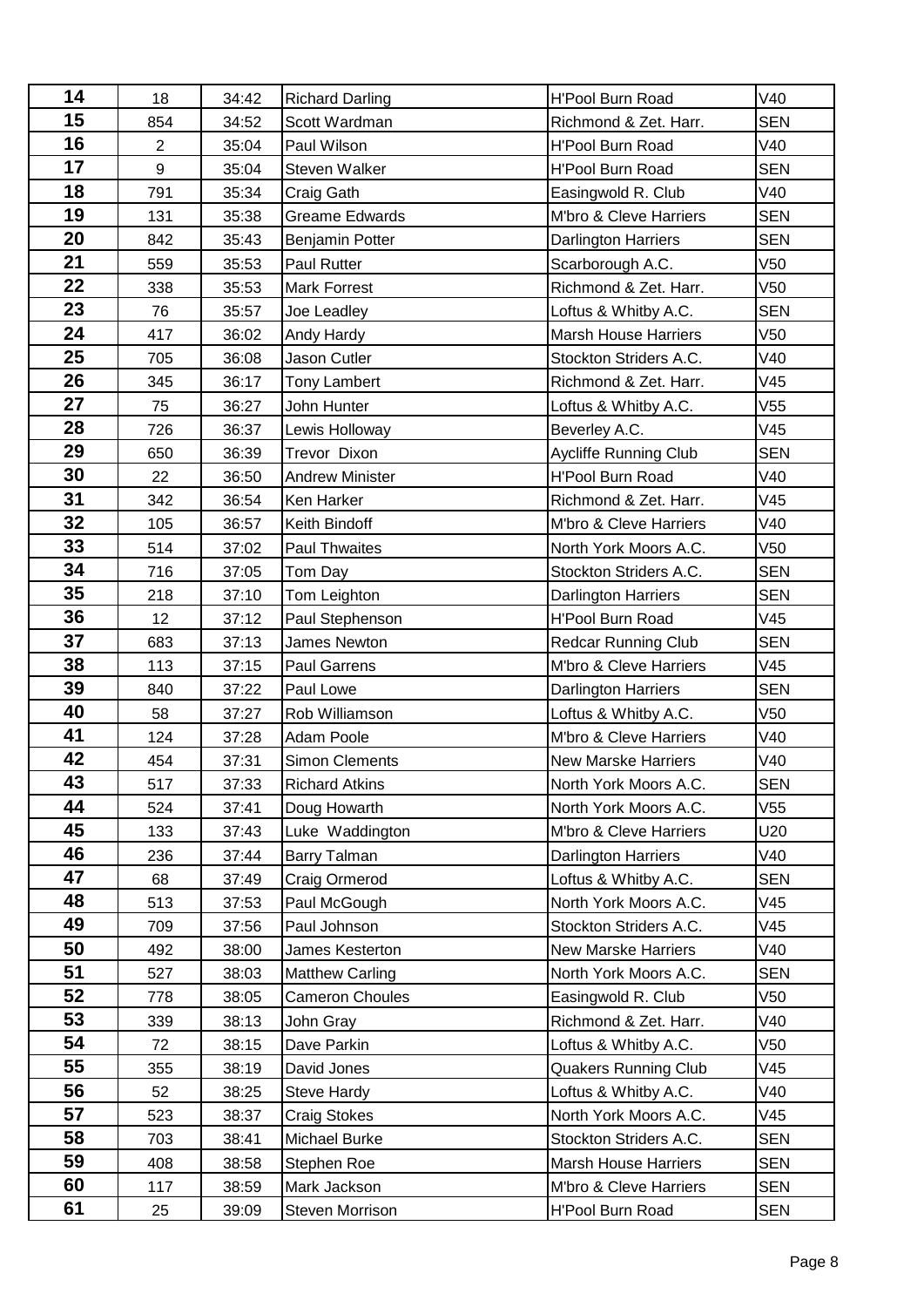| 62  | 776            | 39:14 | Colin Fletcher           | Easingwold R. Club           | V60             |
|-----|----------------|-------|--------------------------|------------------------------|-----------------|
| 63  | 232            | 39:17 | Kevin Wilson             | <b>Darlington Harriers</b>   | V45             |
| 64  | $\overline{7}$ | 39:23 | Karl Edwards             | H'Pool Burn Road             | V60             |
| 65  | 233            | 39:27 | David Tomlinson          | <b>Darlington Harriers</b>   | V45             |
| 66  | 699            | 39:30 | Paul McDermott           | <b>Redcar Running Club</b>   | V <sub>50</sub> |
| 67  | 412            | 39:36 | <b>Chris Jefferies</b>   | <b>Marsh House Harriers</b>  | V45             |
| 68  | 838            | 39:37 | Phil Teece               | <b>Darlington Harriers</b>   | V <sub>55</sub> |
| 69  | 111            | 39:38 | Martin Vasey             | M'bro & Cleve Harriers       | V40             |
| 70  | 59             | 39:46 | <b>Michael Garbutt</b>   | Loftus & Whitby A.C.         | <b>SEN</b>      |
| 71  | 368            | 39:50 | Rob Dent                 | <b>Quakers Running Club</b>  | <b>SEN</b>      |
| 72  | 277            | 39:55 | Stephan Tomaszewski      | Thirsk & Sowerby Harr.       | V <sub>55</sub> |
| 73  | 5              | 40:03 | Gary Wilson              | H'Pool Burn Road             | V40             |
| 74  | 485            | 40:14 | Neil Youngson            | <b>New Marske Harriers</b>   | V40             |
| 75  | 343            | 40:24 | Anthony Jefford          | Richmond & Zet. Harr.        | <b>SEN</b>      |
| 76  | 621            | 40:29 | Paddy Langan             | City of York A.C.            | V45             |
| 77  | 693            | 40:31 | Ben Taylorson            | <b>Redcar Running Club</b>   | <b>SEN</b>      |
| 78  | 278            | 40:36 | Mick Cropper             | Thirsk & Sowerby Harr.       | V40             |
| 79  | 19             | 40:39 | <b>Jack Hutton</b>       | H'Pool Burn Road             | <b>SEN</b>      |
| 80  | 104            | 40:40 | Nigel Barnbrook          | M'bro & Cleve Harriers       | V55             |
| 81  | 649            | 40:41 | <b>Richard Campbell</b>  | Aycliffe Running Club        | <b>SEN</b>      |
| 82  | 860            | 40:42 | <b>Christopher Soley</b> | Richmond & Zet. Harr.        | V40             |
| 83  | 77             | 40:43 | Joseph Leather           | Loftus & Whitby A.C.         | U20             |
| 84  | 646            | 40:45 | Andrew Sedgewick         | Aycliffe Running Club        | V45             |
| 85  | 503            | 40:46 | Darren Clements          | North York Moors A.C.        | <b>SEN</b>      |
| 86  | 74             | 40:55 | Gary Tuby                | Loftus & Whitby A.C.         | <b>SEN</b>      |
| 87  | 698            | 41:14 | <b>Oliver Rodgers</b>    | <b>Redcar Running Club</b>   | <b>SEN</b>      |
| 88  | 684            | 41:23 | Mark Taylor              | <b>Redcar Running Club</b>   | SEN             |
| 89  | 53             | 41:26 | Thomas Herbert           | Loftus & Whitby A.C.         | V40             |
| 90  | 248            | 41:28 | Andrew Harrison          | <b>Darlington Harriers</b>   | <b>SEN</b>      |
| 91  | 465            | 41:32 | <b>Martin Gunn</b>       | <b>New Marske Harriers</b>   | V45             |
| 92  | 28             | 41:34 | John Davis               | <b>H'Pool Burn Road</b>      | V45             |
| 93  | 627            | 41:36 | Peter Milburn            | <b>Aycliffe Running Club</b> | V60             |
| 94  | 857            | 41:39 | Paul Simpson             | Richmond & Zet. Harr.        | V45             |
| 95  | 17             | 41:48 | <b>Bill Hornby</b>       | H'Pool Burn Road             | V45             |
| 96  | 8              | 41:55 | lan Cook                 | H'Pool Burn Road             | V60             |
| 97  | 114            | 41:56 | Mark Geldard             | M'bro & Cleve Harriers       | V40             |
| 98  | 411            | 42:02 | Calvin Nicholson         | <b>Marsh House Harriers</b>  | V45             |
| 99  | 415            | 42:13 | Michael Scott            | <b>Marsh House Harriers</b>  | U20             |
| 100 | 20             | 42:17 | Simon Lawlor             | H'Pool Burn Road             | V45             |
| 101 | 630            | 42:28 | Lee Wren                 | Aycliffe Running Club        | V45             |
| 102 | 331            | 42:36 | Paul Bowman              | Richmond & Zet. Harr.        | V55             |
| 103 | 491            | 42:37 | David Kent               | <b>New Marske Harriers</b>   | V45             |
| 104 | 369            | 42:40 | Tom Chapman              | <b>Quakers Running Club</b>  | V45             |
| 105 | 721            | 42:45 | <b>Finlay Pennington</b> | Stockton Striders A.C.       | <b>SEN</b>      |
| 106 | 714            | 42:51 | <b>Christian Oxley</b>   | Stockton Striders A.C.       | V40             |
| 107 | 781            | 42:56 | <b>Howard Thompson</b>   | Easingwold R. Club           | V60             |
| 108 | 11             | 42:58 | David Wallace            | H'Pool Burn Road             | V60             |
| 109 | 374            | 43:08 | Corey Horn               | <b>Quakers Running Club</b>  | <b>SEN</b>      |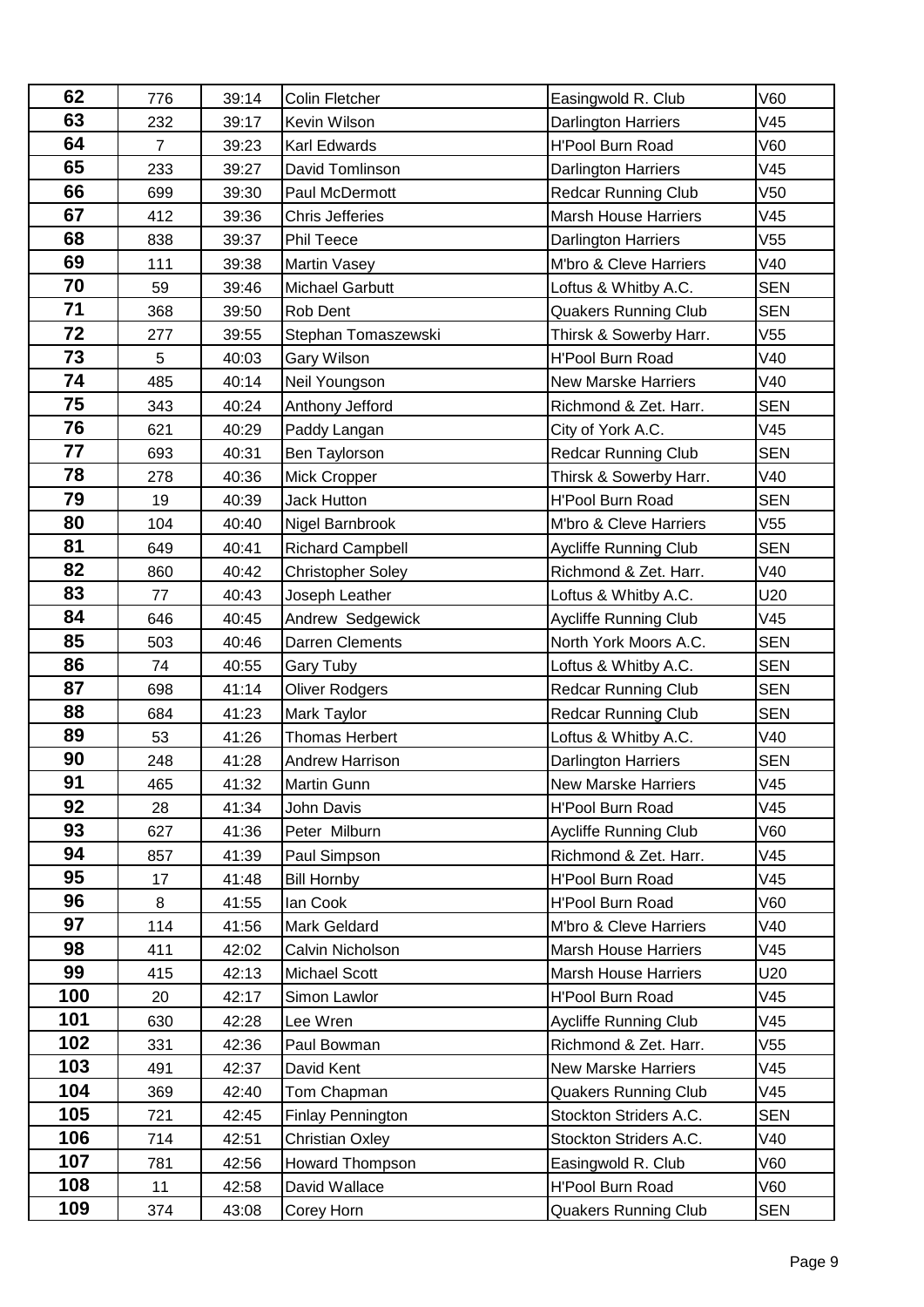| 110 | 60                      | 43:18         | <b>Graham Palmer</b>       | Loftus & Whitby A.C.         | V55             |
|-----|-------------------------|---------------|----------------------------|------------------------------|-----------------|
| 111 | 416                     | 43:21         | Mark Scott                 | <b>Marsh House Harriers</b>  | V40             |
| 112 | 358                     | 43:25         | <b>Billy Harris</b>        | <b>Quakers Running Club</b>  | V55             |
| 113 | 115                     | 43:30         | Michael Good               | M'bro & Cleve Harriers       | V50             |
| 114 | 257                     | 43:33         | David Trevitt              | Thirsk & Sowerby Harr.       | V45             |
| 115 | 451                     | 43:43         | David Aspin                | <b>New Marske Harriers</b>   | V <sub>50</sub> |
| 116 | 138                     | 44:04         | Paul Birch                 | M'bro & Cleve Harriers       | V55             |
| 117 | 560                     | 44:06         | Mark May                   | Scarborough A.C.             | V55             |
| 118 | 834                     | 44:09         | Shaun Falconer             | Darlington Harriers          | <b>SEN</b>      |
| 119 | 580                     | 44:09         | Peter Wilcox               | Teesdale A.C.                | V <sub>55</sub> |
| 120 | 576                     | 44:41         | <b>Steve Moss</b>          | Teesdale A.C.                | V60             |
| 121 | 351                     | 44:57         | <b>Graham Park</b>         | <b>Quakers Running Club</b>  | V55             |
| 122 | 370                     | 45:04         | <b>Ed Griffiths</b>        | <b>Quakers Running Club</b>  | V40             |
| 123 | 793                     | 45:08         | Davide Di Maio             | Easingwold R. Club           | V45             |
| 124 | 648                     | 45:16         | Ryan Pearson               | <b>Aycliffe Running Club</b> | <b>SEN</b>      |
| 125 | 73                      | 45:17         | <b>Chris Foster</b>        | Loftus & Whitby A.C.         | V45             |
| 126 | $\,6\,$                 | 45:25         | Nigel Shaw                 | <b>H'Pool Burn Road</b>      | V55             |
| 127 | 26                      | 45:33         | Keith Galbraith            | <b>H'Pool Burn Road</b>      | V55             |
| 128 | 137                     | 45:40         | Daniel Short               | M'bro & Cleve Harriers       | <b>SEN</b>      |
| 129 | 690                     | 45:46         | Peter Gamble               | <b>Redcar Running Club</b>   | V65             |
| 130 | 381                     | 45:58         | David Todd                 | <b>Quakers Running Club</b>  | V45             |
| 131 | 642                     | 46:08         | John Burnside              | Aycliffe Running Club        | V60             |
| 132 | 367                     | 46:12         | David McLachlan            | <b>Quakers Running Club</b>  | V55             |
| 133 | 71                      | 46:16         | Simon Cook                 | Loftus & Whitby A.C.         | V <sub>50</sub> |
| 134 | 354                     | 46:26         | Adrian Colbourne           | <b>Quakers Running Club</b>  | V55             |
| 135 | 841                     | 46:45         | lan Brown                  | Darlington Harriers          | V <sub>55</sub> |
| 136 | 10                      | 46:50         | Shaun Sant                 | <b>H'Pool Burn Road</b>      | V40             |
| 137 | 23                      | 46:51         | <b>Richard Hambly</b>      | <b>H'Pool Burn Road</b>      | V <sub>50</sub> |
| 138 | 688                     | 46:56         | Paul Noble                 | <b>Redcar Running Club</b>   | V55             |
| 139 | 384                     | 47:17         | <b>Andrew Walker</b>       | <b>Quakers Running Club</b>  | V55             |
| 140 | 27                      | 47:27         | Alan Robson                | <b>H'Pool Burn Road</b>      | V50             |
| 141 | 707                     | 47:43         | Anthony Hamling            | Stockton Striders A.C.       | V40             |
| 142 | 505                     | 47:54         | David Robinson             | North York Moors A.C.        | V50             |
| 143 | 357                     | 48:06         | <b>Andrew Dixon</b>        | <b>Quakers Running Club</b>  | V40             |
| 144 | 252                     | 48:24         | Andy Butcher               | Thirsk & Sowerby Harr.       | V50             |
| 145 | 697                     | 48:31         | <b>Raymond Foulkes</b>     | <b>Redcar Running Club</b>   | V55             |
| 146 | 55                      | 49:12         | James O'Brien              | Loftus & Whitby A.C.         | V55             |
| 147 | $\mathbf{1}$            | 49:47         | Peter Johnson              | H'Pool Burn Road             | V60             |
| 148 | 789                     | 51:42         | Kevin Johnson              | Easingwold R. Club           | V55             |
| 149 | 376                     | 53:55         | Darren Alderson            | <b>Quakers Running Club</b>  | V55             |
| 150 | 810                     | 54:22         | Christopher Tarn           | Hartlepool Youth A.C.        | <b>SEN</b>      |
| 151 | 364                     | 55:47         | <b>Brian Cowton</b>        | <b>Quakers Running Club</b>  | V60             |
| 152 | 132                     | 56:38         | Mark Lazenby               | M'bro & Cleve Harriers       | V50             |
|     | POS.                    | <b>POINTS</b> | <b>TEAMS</b>               |                              |                 |
|     | 1                       | 115           | M'bro & Cleve Harriers     |                              |                 |
|     | $\mathbf 2$             | 118           | H'Pool Burn Road           |                              |                 |
|     | $\mathbf{3}$            | 122           | <b>New Marske Harriers</b> |                              |                 |
|     | $\overline{\mathbf{4}}$ | 151           | Richmond & Zet. Harr.      |                              |                 |